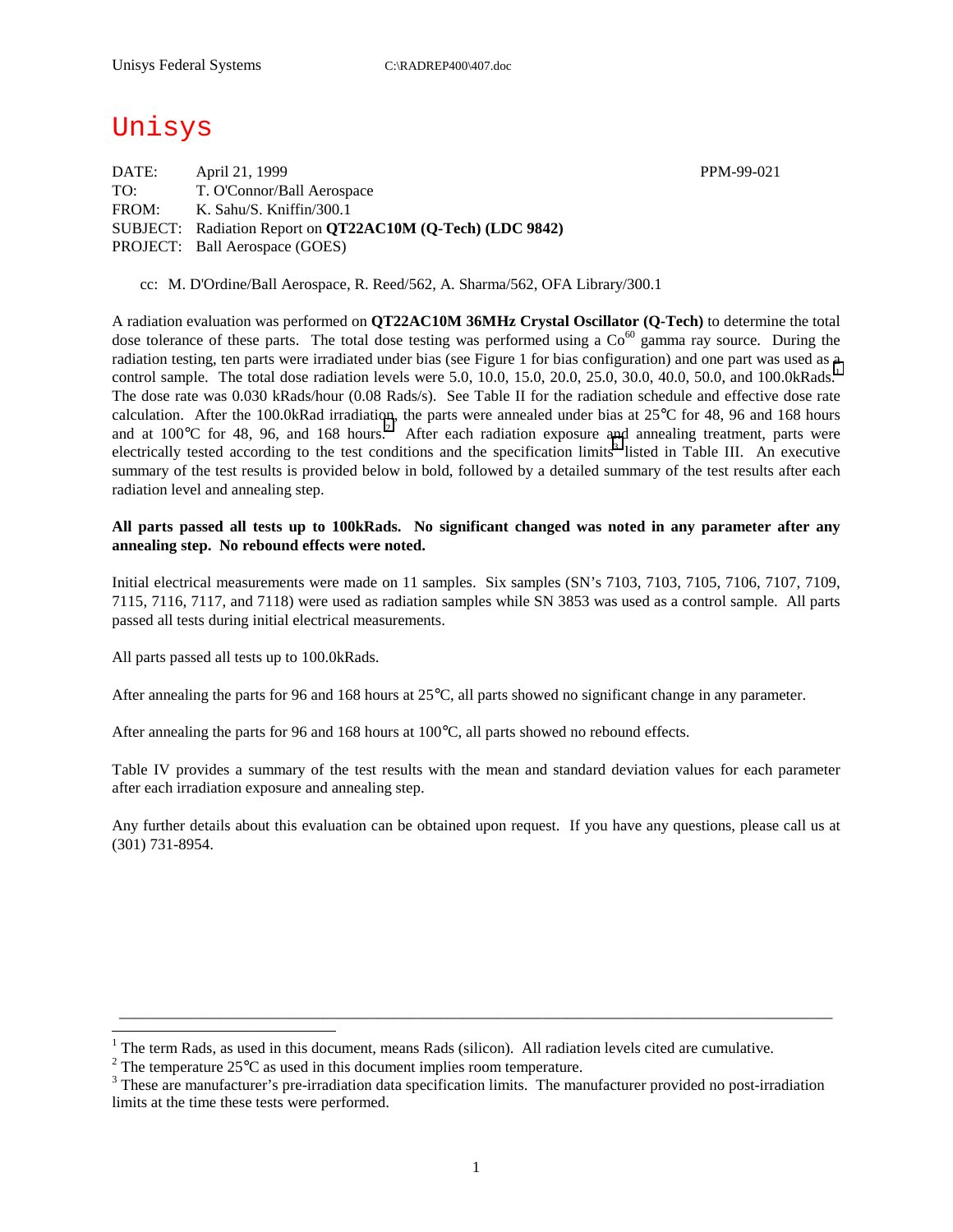#### ADVISORY ON THE USE OF THIS DOCUMENT

The information contained in this document has been developed solely for the purpose of providing general guidance to employees of the Goddard Space Flight Center (GSFC). This document may be distributed outside GSFC only as a courtesy to other government agencies and contractors. Any distribution of this document, or application or use of the information contained herein, is expressly conditional upon, and is subject to, the following understandings and limitations:

(a) The information was developed for general guidance only and is subject to change at any time;

(b) The information was developed under unique GSFC laboratory conditions which may differ substantially from outside conditions;

(c) GSFC does not warrant the accuracy of the information when applied or used under other than unique GSFC laboratory conditions;

(d) The information should not be construed as a representation of product performance by either GSFC or the manufacturer;

(e) Neither the United States government nor any person acting on behalf of the United States government assumes any liability resulting from the application or use of the information.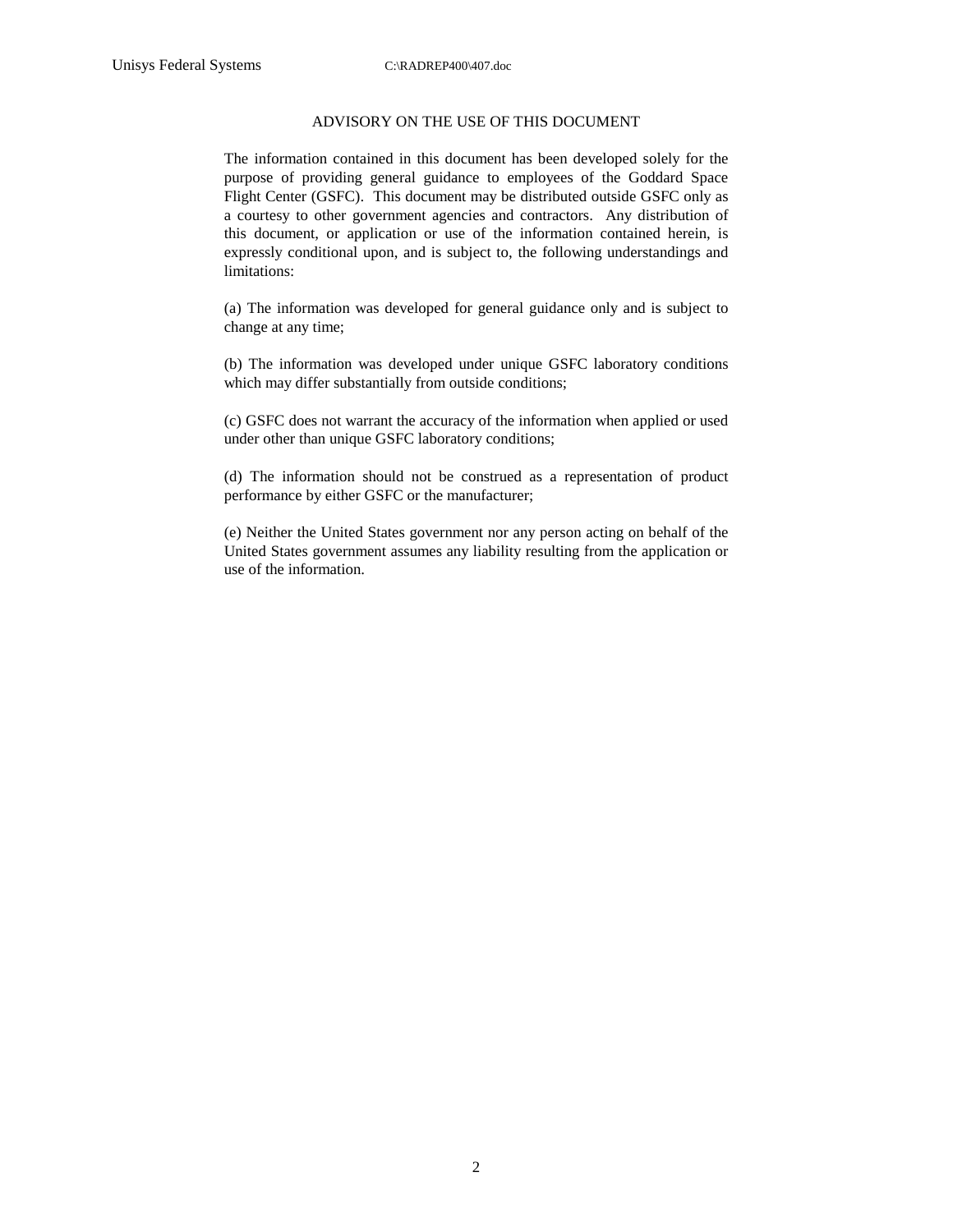# Figure 1. Radiation Bias Circuit for QT22AC10M



Notes:

- 1.  $R = 10k\Omega \pm 5\%, \frac{1}{4}W$ .
- 2.  $C = 0.1 \mu F$ , 10%, 50V.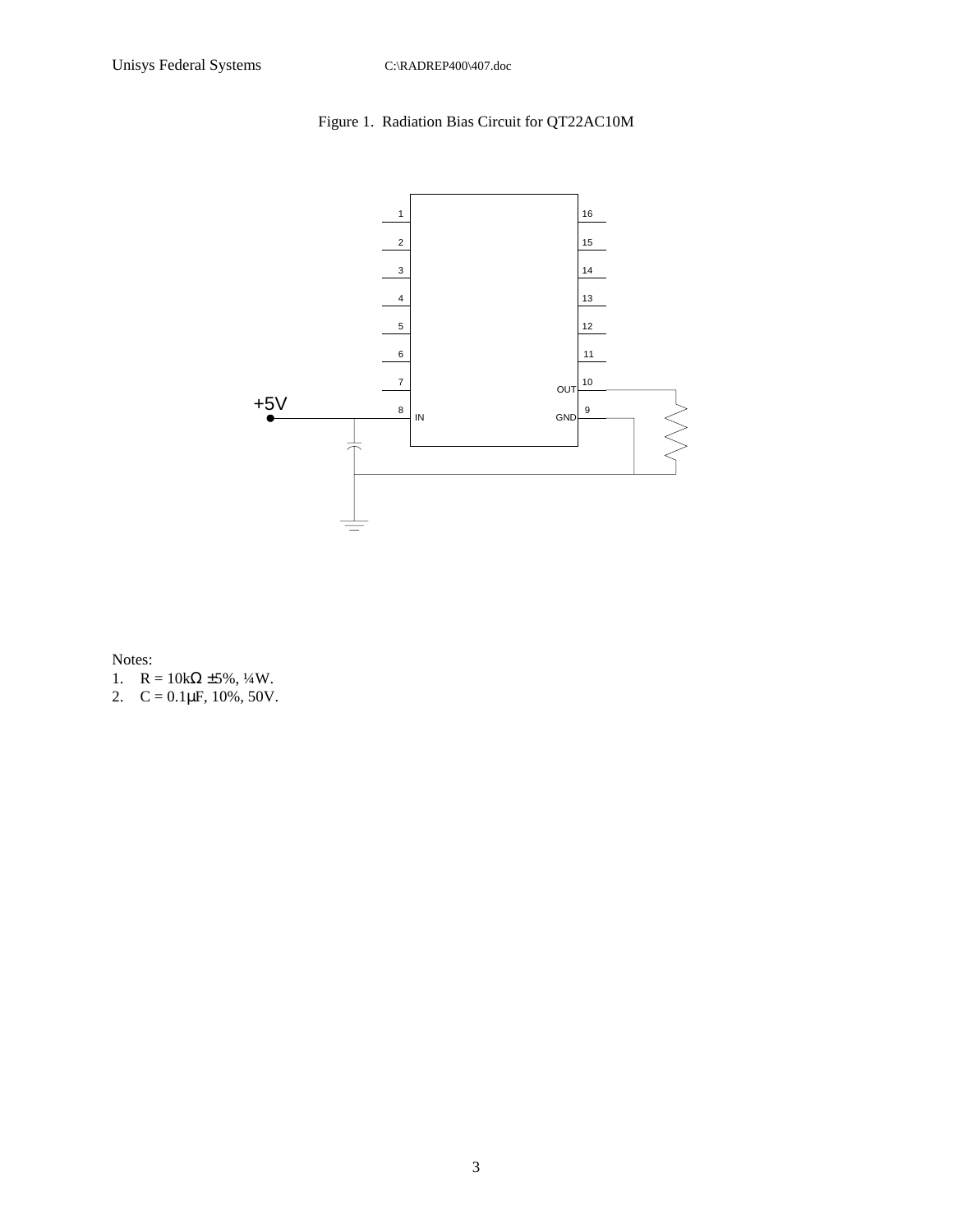| Generic Part Number:                 | QT22AC10M                                                     |
|--------------------------------------|---------------------------------------------------------------|
| <b>GOES Part Number</b>              | QT22AC10M                                                     |
| Charge Number:                       | D-0326-0013-0000-002-0                                        |
| Manufacturer:                        | Q-Tech                                                        |
| Lot Date Code (LDC):                 | 9842                                                          |
| <b>Quantity Tested:</b>              | 11                                                            |
| Serial Number of Control Samples:    | 3853                                                          |
| Serial Numbers of Radiation Samples: | 7102, 7103, 7105, 7106, 7107, 7109, 7115, 7116,<br>7117, 7118 |
| <b>Part Function:</b>                | 36MHz Crystal Oscillator                                      |
| Part Technology:                     | Hybrid                                                        |
| Package Style:                       | 16-Pin Metal Flatpack                                         |
| Test Equipment:                      | A540                                                          |
| Test Engineer:                       | S. Archer-Davies                                              |

### TABLE I. Part Information

• The manufacturer for this part guaranteed no radiation tolerance/hardness.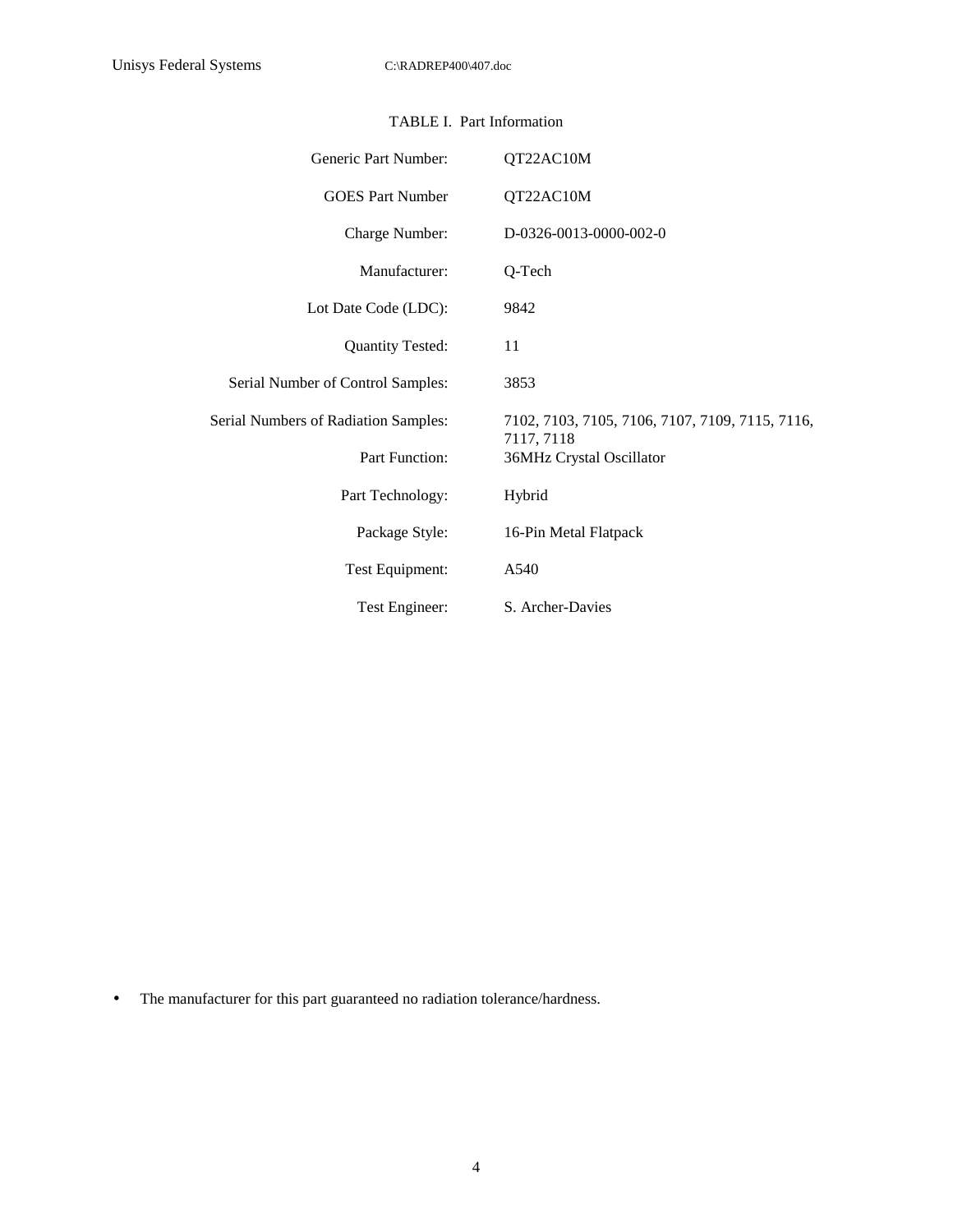| TABLE II. Radiation Schedule for QT22AC10M |  |
|--------------------------------------------|--|
|                                            |  |
|                                            |  |
|                                            |  |
|                                            |  |
|                                            |  |
|                                            |  |
|                                            |  |
|                                            |  |
|                                            |  |
|                                            |  |
|                                            |  |
|                                            |  |
|                                            |  |
|                                            |  |
|                                            |  |
|                                            |  |
|                                            |  |
|                                            |  |
|                                            |  |
|                                            |  |
|                                            |  |
|                                            |  |
|                                            |  |
|                                            |  |
|                                            |  |
|                                            |  |
|                                            |  |
|                                            |  |
|                                            |  |

Effective Dose Rate = 100,000 RADS/14 DAYS=297.6 RADS/HOUR=0.083 RADS/SEC

PARTS WERE IRRADIATED AND ANNEALED UNDER BIAS, SEE FIGURE 1.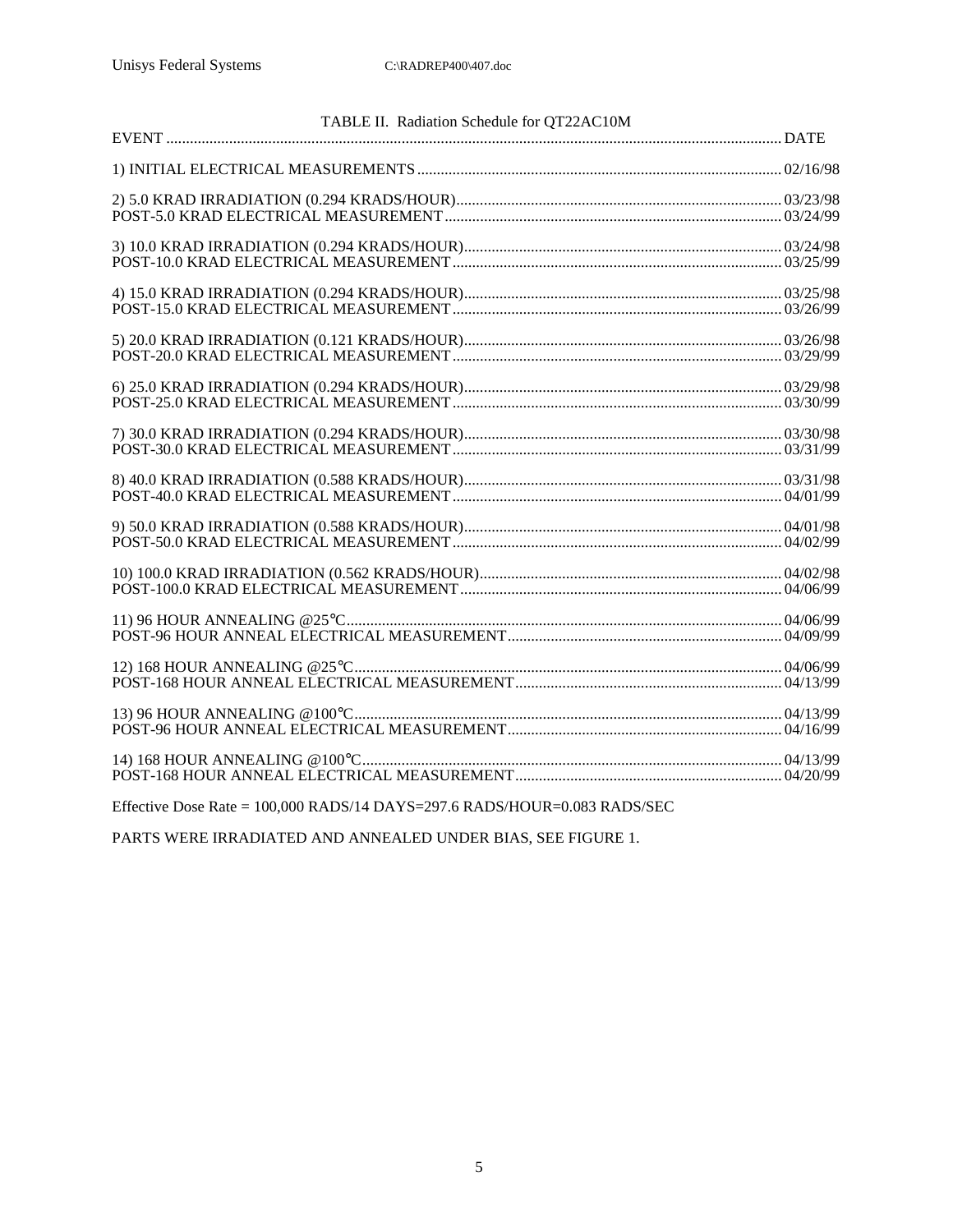## Table III. Electrical Characteristics of QT22AC10M /1

| <b>Test</b>             |                  |               | Spec. | Lim.                            |                                         |
|-------------------------|------------------|---------------|-------|---------------------------------|-----------------------------------------|
| #                       | <b>Parameter</b> | <b>Units</b>  | min   | max                             | <b>Test Conditions</b>                  |
|                         | <b>Icc</b>       | mA            |       | 50                              | $No$ Load, $+5V$ DC                     |
| $\mathbf{2}$            | Frequency        |               |       | MHz 35.964001 36.035999 + 5V DC |                                         |
| 3                       | Freq. Dev.       | ppm           |       | 1000                            |                                         |
| $\overline{\mathbf{4}}$ | Duty_Cyc_%       | $\frac{6}{9}$ | 40    | 60                              | $+5V$ DC                                |
| 5                       | <b>Rise time</b> | ns            |       | 10                              | From 0.1Vcc to 0.9Vcc with a 15pF load. |
| 6                       | <b>Fall time</b> | ns            |       | 10                              | From 0.9Vcc to 0.1Vcc with a 15pF load. |

Notes:

1/ These are the manufacturer's non-irradiated data sheet specification limits. The manufacturer provided no postirradiation limits at the time the tests were performed.